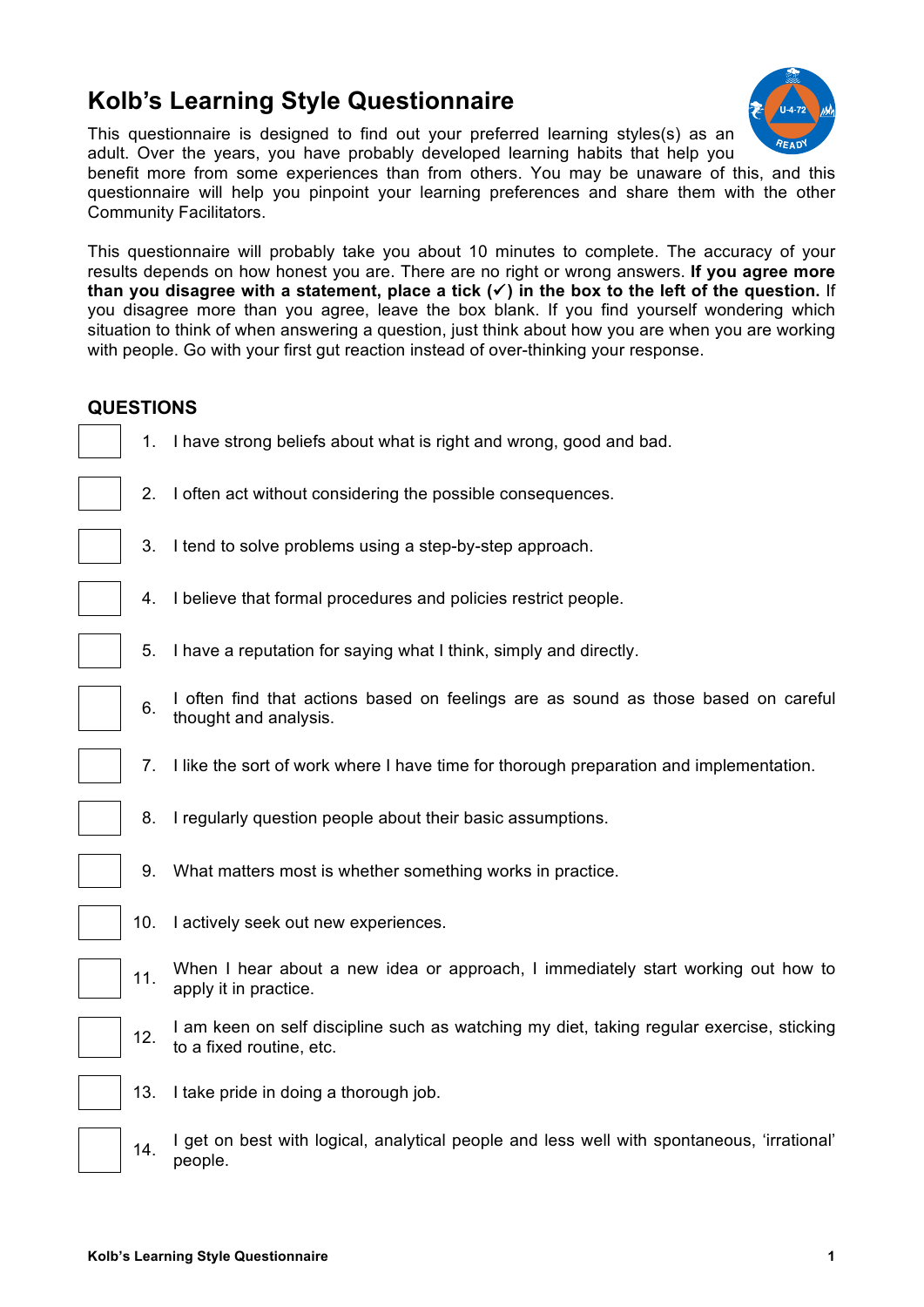| 15. | I take care over how I interpret data and avoid jumping to conclusions.                                                          |
|-----|----------------------------------------------------------------------------------------------------------------------------------|
|     |                                                                                                                                  |
| 16. | I like to reach a decision carefully after weighing up many alternatives.                                                        |
|     | 17. I am attracted more to novel, unusual ideas than to practical ones.                                                          |
| 18. | I don't like disorganised things and prefer to fit things into a coherent pattern.                                               |
| 19. | I accept and stick to laid down procedures and policies so long as I regard them as an<br>efficient way of getting the job done. |
| 20. | I like to relate my actions to a general principle, standard or belief.                                                          |
| 21. | In discussions, I like to get straight to the point.                                                                             |
| 22. | I tend to have distant, rather formal relationships with people at work.                                                         |
| 23. | I thrive on the challenge of tackling something new and different.                                                               |
| 24. | I enjoy fun-loving spontaneous people.                                                                                           |
| 25. | I pay careful attention to detail before coming to a conclusion.                                                                 |
| 26. | I find it difficult to produce ideas on impulse.                                                                                 |
| 27. | I believe in coming to the point immediately.                                                                                    |
| 28. | I am careful not to jump to conclusions too quickly.                                                                             |
| 29. | I prefer to have as many sources of information as possible - the more information to<br>think over the better.                  |
| 30. | Flippant, superficial people who don't take things seriously enough usually irritate me.                                         |
| 31. | I listen to other people's points of view before putting my own view forward.                                                    |
| 32. | I tend to be open about how I'm feeling.                                                                                         |
| 33. | In discussions, I enjoy watching the plotting and scheming of the other participants.                                            |
| 34. | I prefer to respond to events in a spontaneous, flexible way rather than plan things out<br>in advance.                          |
| 35. | I tend to be attracted to techniques such as flow charts, contingency plans etc.                                                 |
| 36. | It worries me if I have to rush work to meet a tight deadline.                                                                   |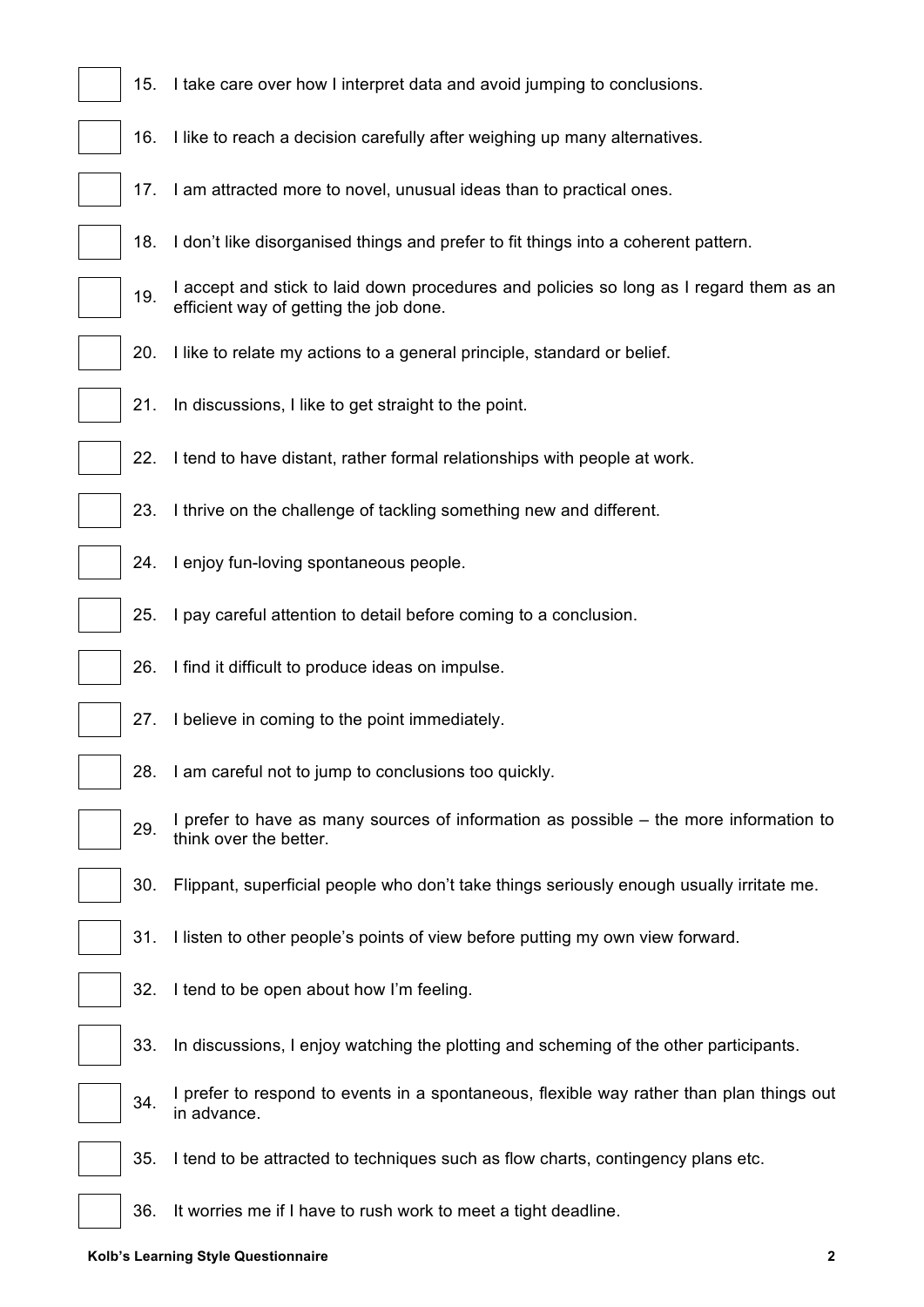| 37. | I tend to judge people's ideas on their practical merits.                                                              |  |  |  |  |  |
|-----|------------------------------------------------------------------------------------------------------------------------|--|--|--|--|--|
| 38. | Quiet, thoughtful people tend to make me feel uneasy.                                                                  |  |  |  |  |  |
| 39. | I often get irritated by people who want to rush things.                                                               |  |  |  |  |  |
| 40. | It is more important to enjoy the present moment than to think about he past or future.                                |  |  |  |  |  |
| 41. | I think that decisions based on a careful analysis of all the information are better than<br>those based on intuition. |  |  |  |  |  |
| 42. | I tend to be a perfectionist.                                                                                          |  |  |  |  |  |
| 43. | In discussions, I usually produce lots of spontaneous ideas.                                                           |  |  |  |  |  |
| 44. | In meetings, I put forward practical, realistic ideas.                                                                 |  |  |  |  |  |
| 45. | More often than not, rules are there to be broken.                                                                     |  |  |  |  |  |
| 46. | I prefer to stand back from a situation and consider all the perspectives.                                             |  |  |  |  |  |
| 47. | I can often see inconsistencies and weaknesses in other people's arguments.                                            |  |  |  |  |  |
| 48. | On balance I talk more than I listen.                                                                                  |  |  |  |  |  |
| 49. | I can often see better, more practical ways to get things done.                                                        |  |  |  |  |  |
| 50. | I think written reports should be short and to the point.                                                              |  |  |  |  |  |
| 51. | I believe that rational, logical thinking should win the day.                                                          |  |  |  |  |  |
| 52  | I tend to discuss specific things with people rather than engaging in social discussion.                               |  |  |  |  |  |
| 53. | I like people who approach things realistically rather than theoretically.                                             |  |  |  |  |  |
| 54. | In discussions, I get impatient with irrelevant issues and digressions.                                                |  |  |  |  |  |
| 55. | If I have a report to write, I tend to produce lots of drafts before settling on the final<br>version.                 |  |  |  |  |  |
| 56. | I am keen to try things out to see if they work in practice.                                                           |  |  |  |  |  |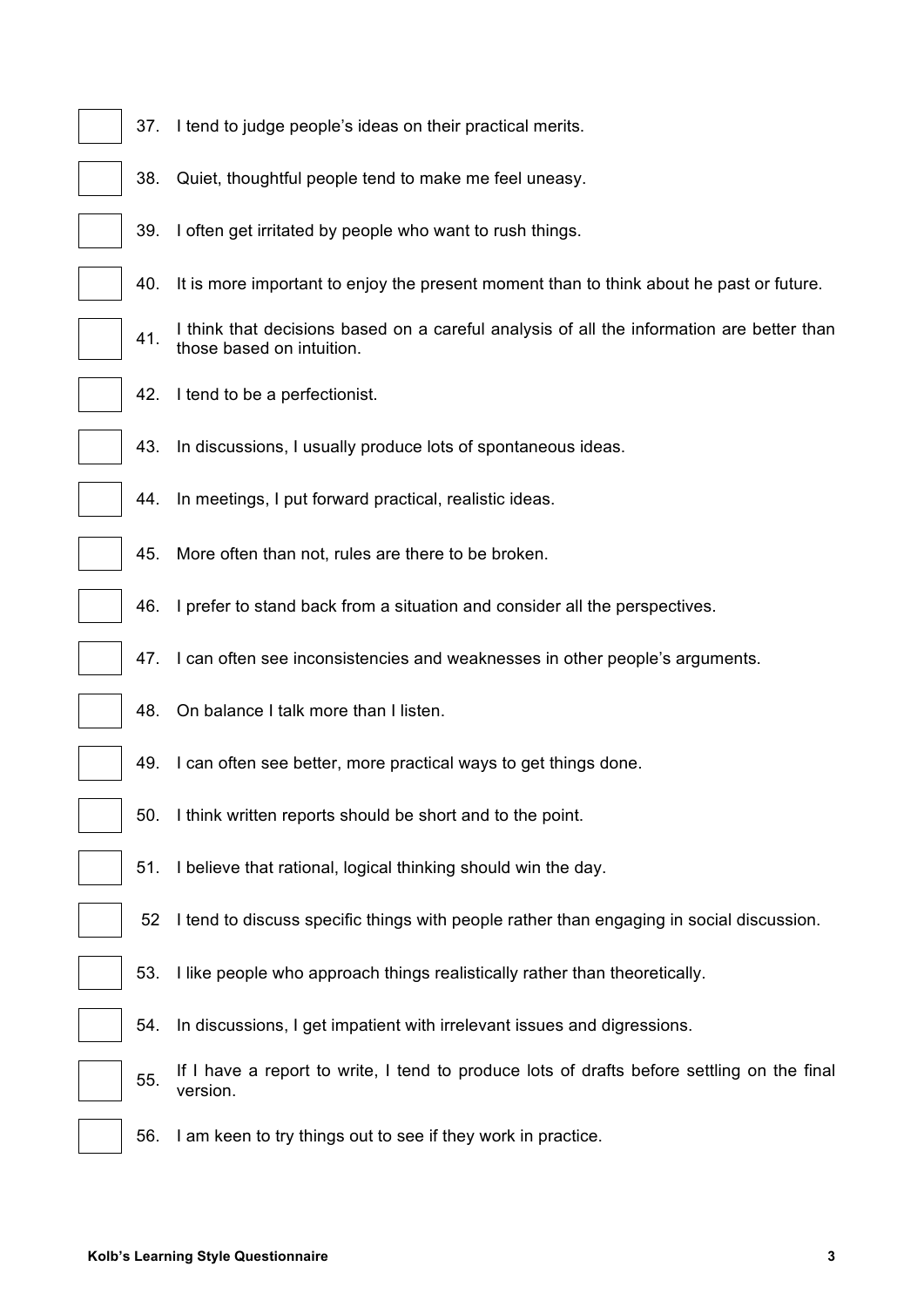|  |  |  | 57. I am keen to reach answers via a logical approach. |
|--|--|--|--------------------------------------------------------|
|  |  |  |                                                        |

- 58. I enjoy being the one that talks a lot.
- 59. In discussions, I often find I am a realist, keeping people to the point and avoiding wild speculations.
- 60. I like to ponder many alternatives before making up my mind.
- 61. In discussions with people I often find I am the most dispassionate and objective.
- 62. In discussions I'm more likely to adopt a 'low profile' than to take the lead and do most of the talking.
- 63. I like to be able to relate current actions to the longer-term bigger picture.
- 64. When things go wrong, I am happy to shrug it off and 'put it down to experience'.
- 65. I tend to reject wild, spontaneous ideas as being impractical.
- 66. It's best to think carefully before taking action.
- 67. On balance, I do the listening rather than the talking.
- 68. I tend to be tough on people who find it difficult to adopt a logical approach.
	- 69. Most times I believe the end justifies the means.
- 70. I don't mind hurting people's feelings so long as the job gets done.
- 71. I find the formality of having specific objectives and plans stifling.
- 72. I'm usually one of the people who puts life into a party.
- 73. I do whatever is practical to get the job done.
- 74. I quickly get bored with methodical, detailed work.
- 75. I am keen on exploring the basic assumptions, principles and theories underpinning things and events.
- 76. I'm always interested to find out what people think.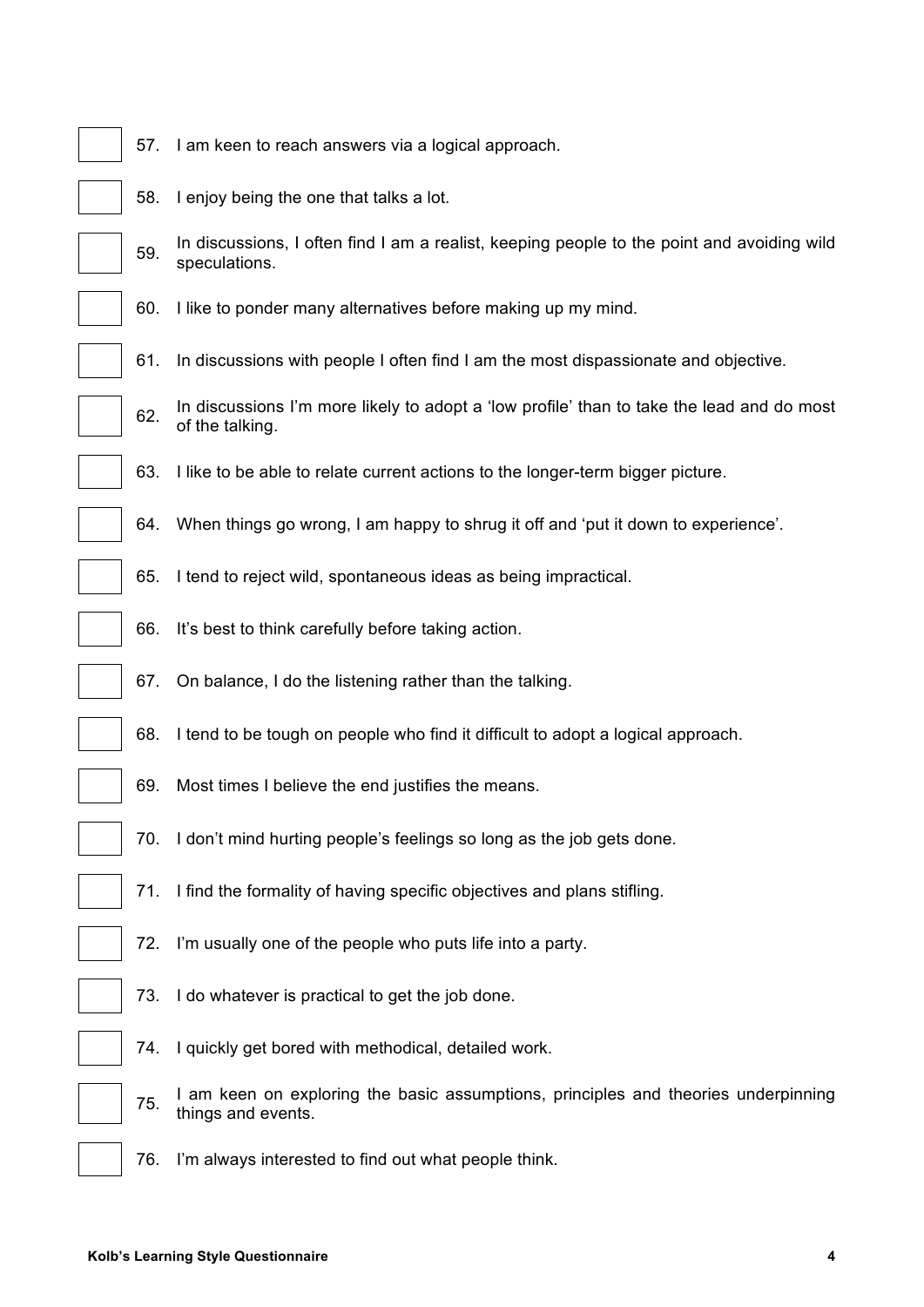- 77. I like meetings to be run on methodical lines, sticking to laid down agenda.
- 78. I steer clear of subjective (biased) or ambiguous (unclear) topics.
- 79. I enjoy the drama and excitement of a crisis situation.
- 80. People often find me insensitive to their feelings.

## **Scoring**

You score one point for each item you **ticked**. There are no points for items you crossed. Go back over your responses and simply circle the question number in the table below for each question you **ticked**. Then add up the number of circled responses in the Totals row.

|         | <b>QUESTION NUMBER</b> |                  |                 |                   |  |  |
|---------|------------------------|------------------|-----------------|-------------------|--|--|
|         | $\overline{c}$         | $\overline{7}$   | $\mathbf 1$     | 5                 |  |  |
|         | 4                      | 13               | 3               | 9                 |  |  |
|         | 6                      | 15               | 8               | 11                |  |  |
|         | 10                     | 16               | 12              | 19                |  |  |
|         | 17                     | 25               | 14              | 21                |  |  |
|         | 23                     | 28               | 18              | 27                |  |  |
|         | 24                     | 29               | 20              | 35                |  |  |
|         | 32                     | 31               | 22              | 37                |  |  |
|         | 34                     | 33               | 26              | 44                |  |  |
|         | 38                     | 36               | 30              | 49                |  |  |
|         | 40                     | 39               | 42              | 50                |  |  |
|         | 43                     | 41               | 47              | 53                |  |  |
|         | 45                     | 46               | 51              | 54                |  |  |
|         | 48                     | 52               | 57              | 56                |  |  |
|         | 58                     | 55               | 61              | 59                |  |  |
|         | 64                     | 60               | 63              | 65                |  |  |
|         | 71                     | 62               | 68              | 69                |  |  |
|         | 72                     | 66               | 75              | 70                |  |  |
|         | 74                     | 67               | 77              | 73                |  |  |
|         | 79                     | 76               | 78              | 80                |  |  |
| Totals: |                        |                  |                 |                   |  |  |
|         | <b>Activist</b>        | <b>Reflector</b> | <b>Theorist</b> | <b>Pragmatist</b> |  |  |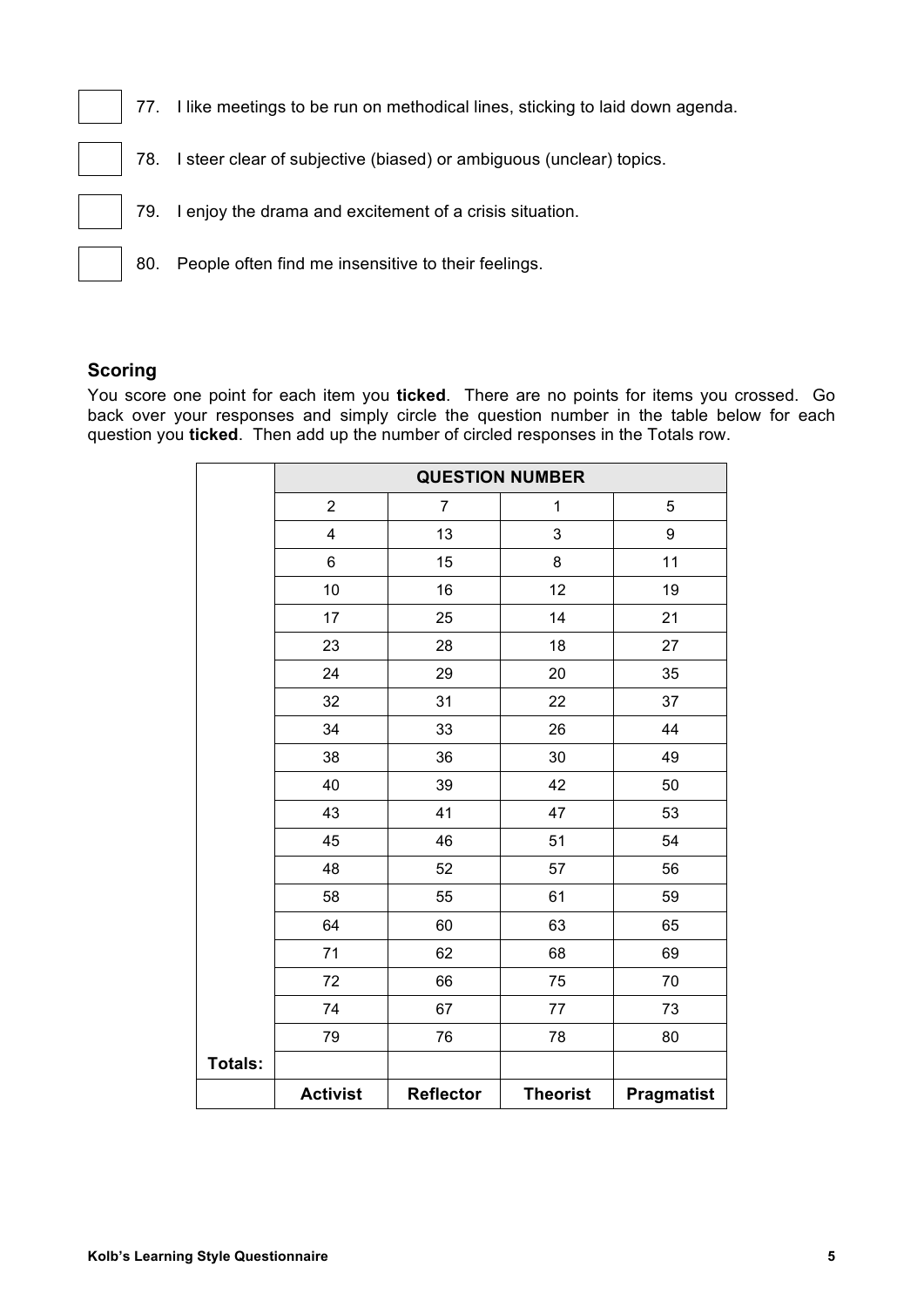## **Your preferred learning styles**

Now circle your **total** scores for each learning style on the table below to determine the strength of your preference.

| <b>ACTIVIST</b>         | <b>REFLECTOR</b>        | <b>THEORIST</b> | <b>PRAGMATIST</b>       |             |
|-------------------------|-------------------------|-----------------|-------------------------|-------------|
| 20                      | 20                      | 20              | 20                      | Very strong |
| 19                      | 19                      | 19              | 19                      | preference  |
| 18                      | 18                      | 18              | 18                      |             |
| 17                      |                         | 17              | 17                      |             |
| 16                      |                         | 16              |                         |             |
| 15                      |                         |                 |                         |             |
| 14                      |                         |                 |                         |             |
| 13                      |                         |                 |                         |             |
| 12                      | 17                      | 15              | 16                      | Strong      |
| 11                      | 16                      | 14              | 15                      | preference  |
|                         | 15                      |                 |                         |             |
| 10                      | 14                      | 13              | 14                      | Moderate    |
| 9                       | 13                      | 12              | 13                      | preference  |
| 8                       | 12                      | 11              | 12                      |             |
| $\overline{7}$          |                         |                 |                         |             |
| 6                       | 11                      | 10              | 11                      | Low         |
| 5                       | 10                      | 9               | 10                      | preference  |
| $\overline{\mathbf{4}}$ | 9                       | 8               | 9                       |             |
| 3                       | 8                       | $\overline{7}$  | 8                       | Very low    |
| $\overline{2}$          | $\overline{7}$          | 6               | $\overline{7}$          | preference  |
| $\mathbf{1}$            | $\,6$                   | 5               | 6                       |             |
| $\mathbf 0$             | 5                       | 4               | 5                       |             |
|                         | $\overline{\mathbf{4}}$ | 3               | $\overline{\mathbf{4}}$ |             |
|                         | 3                       | $\overline{2}$  | 3                       |             |
|                         | $\overline{2}$          | $\mathbf{1}$    | $\overline{2}$          |             |
|                         | $\mathbf 1$             | $\pmb{0}$       | $\mathbf{1}$            |             |
|                         | $\mathbf 0$             |                 | $\mathbf 0$             |             |

"--------------------------------------------------------------------------------------------------------------------------------

*Please cut/tear off this section and hand it to your team leader*

Name: 2008. 2010. 2010. 2010. 2010. 2010. 2010. 2010. 2010. 2010. 2010. 2010. 2010. 2010. 2010. 2010. 2010. 20<br>2010. 2010. 2010. 2010. 2010. 2010. 2010. 2010. 2010. 2010. 2010. 2010. 2010. 2010. 2010. 2010. 2010. 2010. 20 I have very strong preference for \_\_\_\_\_\_\_\_\_\_\_\_\_\_\_\_\_\_\_\_\_\_\_\_\_\_\_\_\_\_ I have a strong preference for \_\_\_\_\_\_\_\_\_\_\_\_\_\_\_\_\_\_\_\_\_\_\_\_\_\_\_\_\_\_ I have a moderate preference for I have a low preference for **with a low of the set of the set of the set of the set of the set of the set of the set of the set of the set of the set of the set of the set of the set of the set of the set of the set of the** I have a very low preference for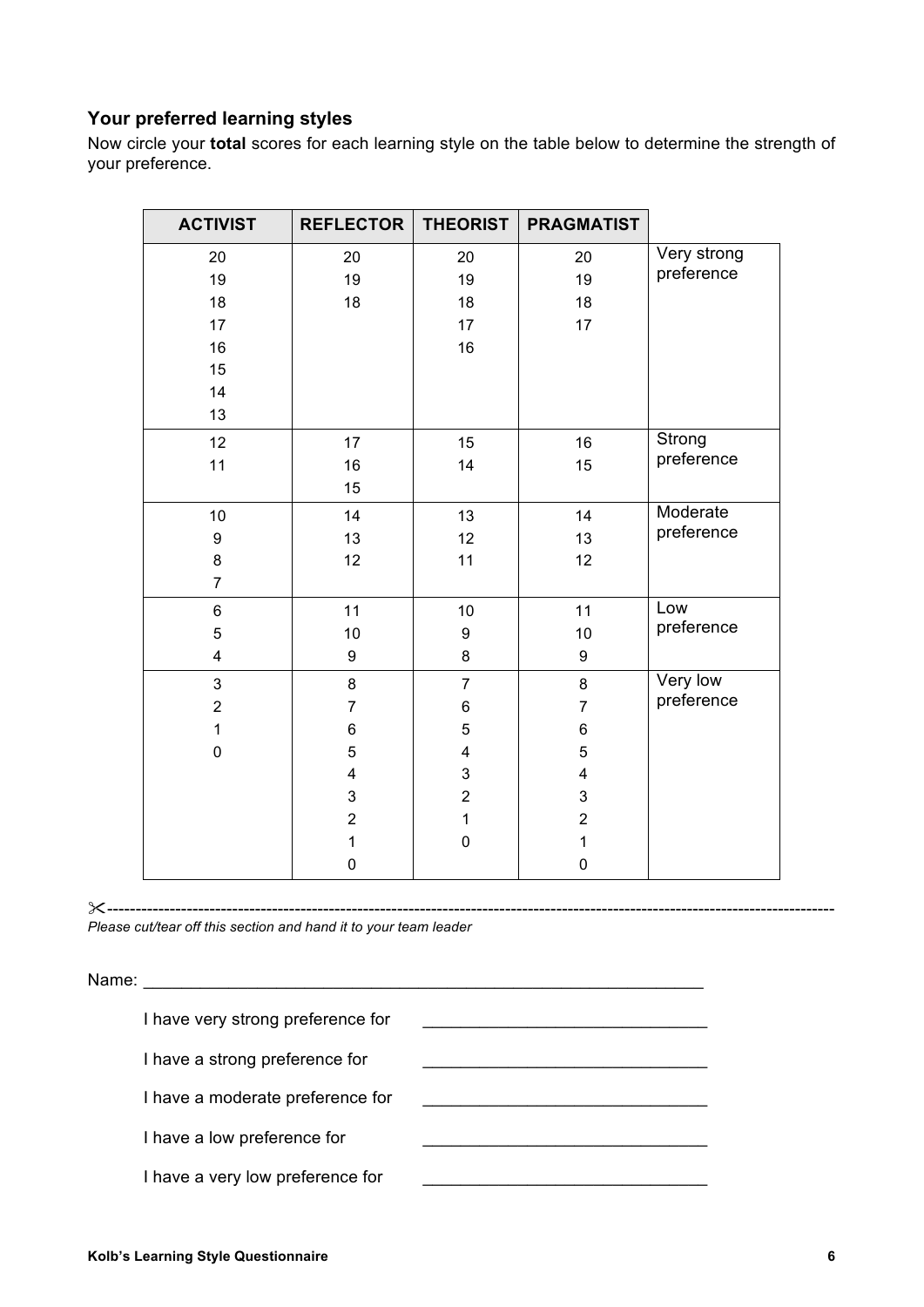**ACTIVISTS** want practical tasks and very little theory. They learn best from activities where:

- **New experiences are emphasised:**
- The focus is on the present and on doing such activities as games, problem solving, simulations;
- **There is a lot of action and excitement;**
- . They can lead and be in the limelight;
- **Example 2 ideas are generated without any concern about practical constraints;**
- **.** They have to respond to a challenge and take risks:
- The central focus is on team problem-solving.

**THEORISTS** want handouts, something to take away and study. They learn best from activities where;

- . The learning forms a part of a conceptual whole, such as a model for a theory;
- . There is time to explore the interrelationship amongst elements;
- **They can explore the theory and methodology underlying the subject under investigation:**
- . They are intellectually stretched;
- There is a clear and obvious purpose to the activities:
- There is a reliance on rationality and logic;
- **.** They can analyse situations and then generalise their findings;
- **They are asked to understand complex situations.**

**REFLECTORS** want lots of breaks to go off and read and discuss. They learn best from activities where;

- **There are opportunities to observe and consider;**
- . There is a strong element of passive involvement such as listening to a speaker or watching a video;
- . There is time to think before having to act or contribute;
- . There is opportunity for research and problems can be probed in some depth;
- $\blacksquare$  They can review what was happening;
- . They are asked to produce reports that carefully analyse a situation or issue;
- . There is interaction with others without any risks of strong feelings coming to the fore;
- **They can finalise a view without being put under pressure.**

**PRAGMATISTS** want shortcuts and tips. They learn best from activities where;

- . There is a clear link back to some job-related problem;
- Material is directed towards techniques that make their work easier:
- . They are able to practice what they have learned;
- . They can relate to a successful role model;
- **There are many opportunities to implement what has been learned:**
- . The relevance is obvious and the learning is easily transferred to their jobs;
- . What is done is practical such as drawing up action plans or trialing techniques or procedures.